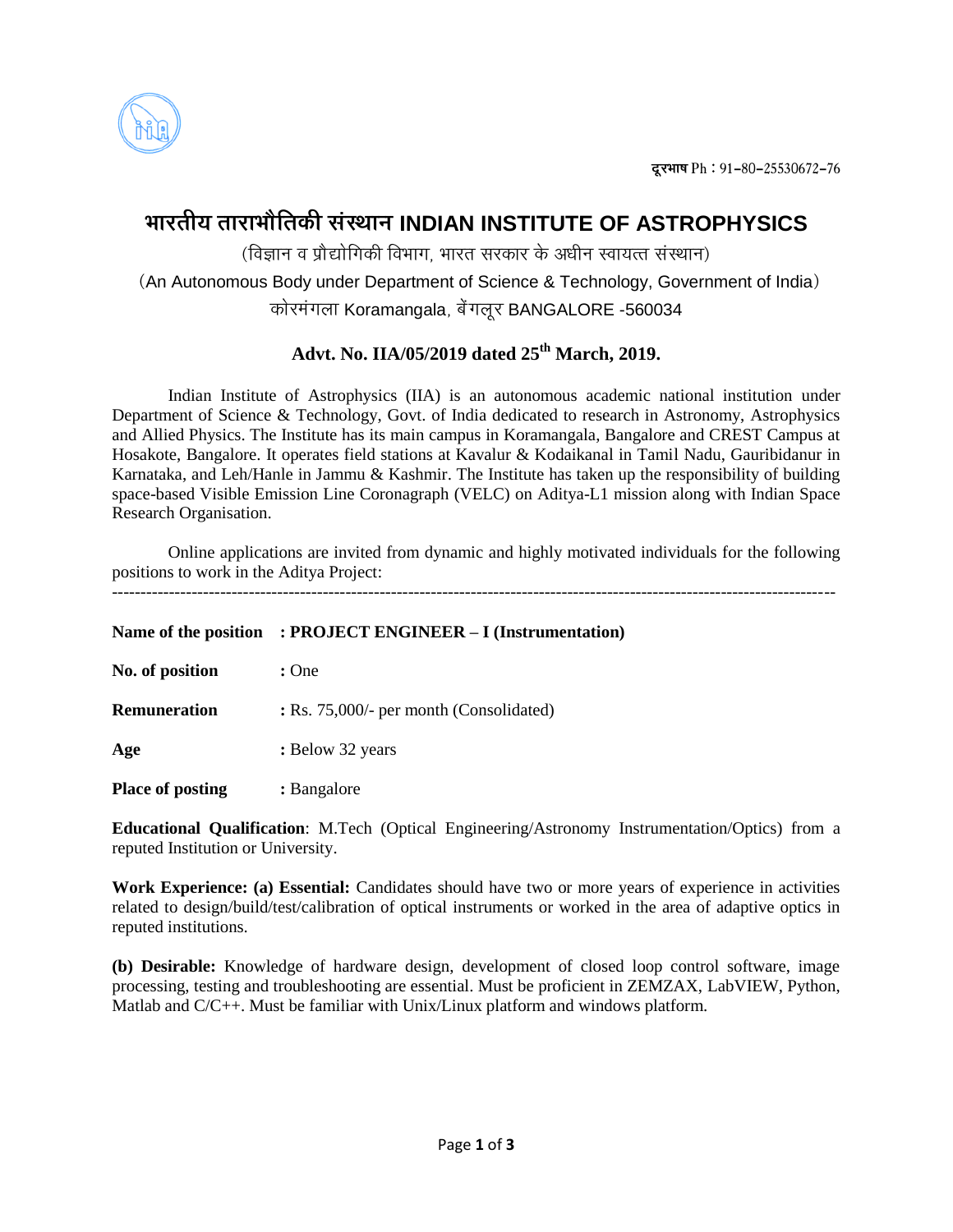**Job description:** Selected candidate will be involved in the following activities:

- 1. Design and Develop experimental setups for component and system level testing of VELC, data acquisition and analysis.
- 2. To take part in VELC sub-system level tests & calibration, pay-load integration and system level calibration.
- 3. Develop codes for analyzing the data obtained from various experiments.

### **Terms & Conditions:**

- 1. The appointment is purely temporary on contract basis and does not confer any privilege or benefit applicable to regular employment. No claim whatsoever for regular employment in the Institute shall be entertained.
- 2. The tenure of appointment is initially for one year and extendable till the duration of the project and will co-terminus with the project completion. Continuation of contract of appointment is subject to satisfactory performance of the candidate and requirement of the project as judged by the Institute on annual basis.
- 3. The remuneration indicated is a consolidated and is inclusive of all allowances.
- 4. There will be annual increase in the remuneration based on satisfactory performance.
- 5. The date of determining the upper age limit, qualifications and experience shall be the closing date prescribed for receipt of completed applications.
- 6. Age relaxation is permissible to SC, ST & OBC candidates and also to physically handicapped candidate as notified by Government of India from time to time.
- 7. The candidates selected will be posted to work in the project at IIA, Bengaluru and are liable to be posted anywhere in India as per the requirement of the Project.
- 8. Outstation candidates called for interview will be reimbursed to and fro train/bus fare by the shortest route limited to second sleeper class railway fare on production of tickets.
- 9. The prescribed educational qualifications are minimum required and mere possession of the same does not entitle candidates to be called for interview. Where the number of applications received in response to the advertisement is large and it will not be convenient or possible for the Institute to interview all those candidates, the Institute reserves the right to limit number of candidates to be called for interview on the basis of qualifications and experience higher than the minimum prescribed in the advertisement.
- 10. Candidates of Indian Nationality only can apply for this post.
- 11. The Institute reserves the right to cancel the entire recruitment process at any time without assigning any reasons whatsoever.
- 12. No correspondence will be entertained with the candidates not selected for interview/appointment. Canvassing in any form will be a disqualification.